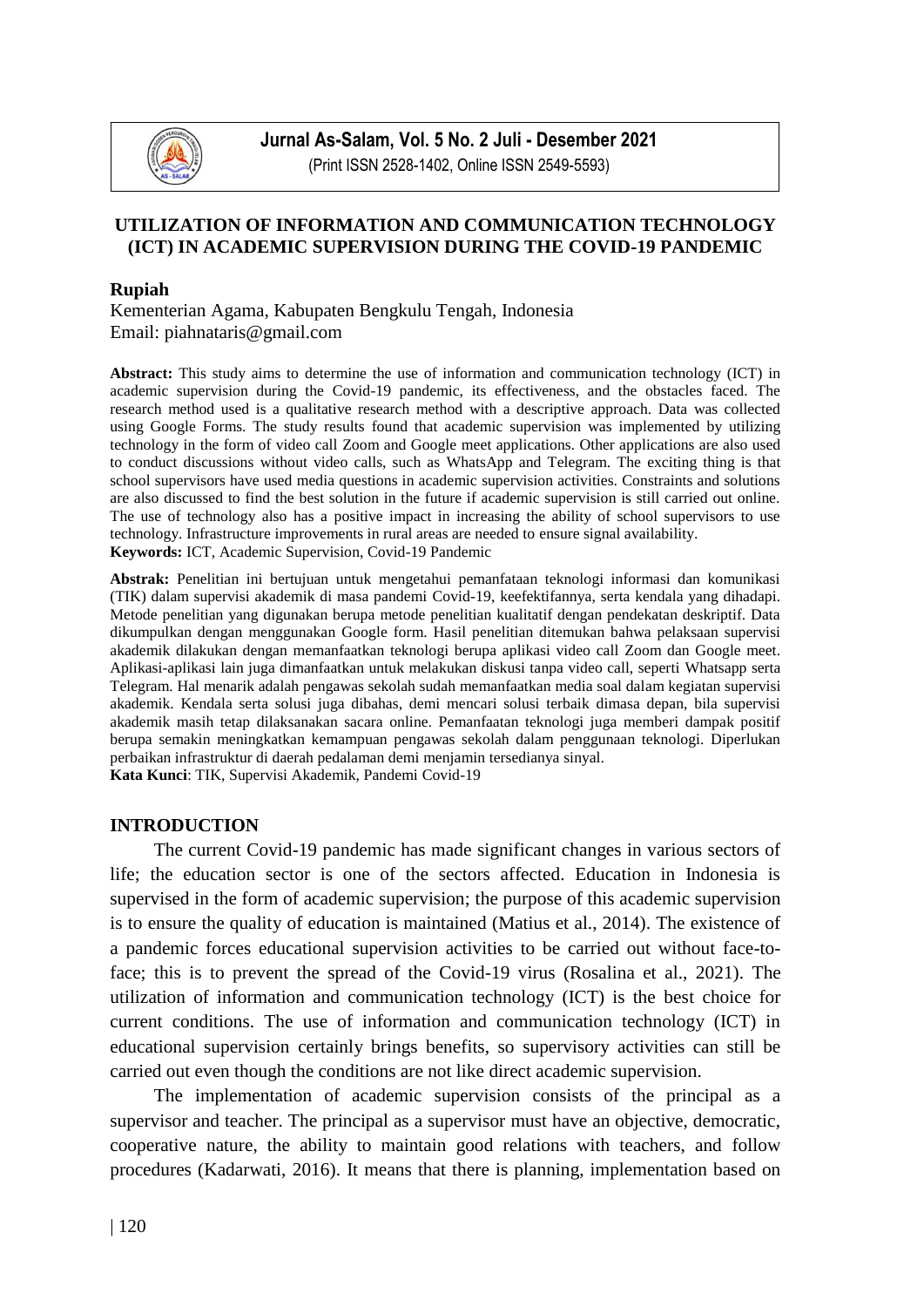appropriate methods and models, follow-up. So that after supervision, there will be an increase in the capability of teachers in educating. The performance of management in Indonesia has not yet provided a maximum contribution. This situation occurs because of the problems experienced by teachers from different educational backgrounds, unprofessional adjustments, achievement and creativity, the capability of a leader, psychological state, and academic professionalism (Rohman, 2016).

The achievement of educational goals cannot be separated from the management of the educational institution itself. Educational leadership includes planning, organizing, directing, and controlling educational resources. So it is expected that educational goals can be achieved effectively, efficiently, independently, and accountably. Educational resources are one of the most important factors that institutions must own in implementing educational escalation activities (Aditya & Ismanto, 2020). One of the most urgent supervision techniques in teacher competency development is the class visit technique. The effectiveness of the implementation of academic supervision is one of the determinants of the success of educational management (Guntoro et al., 2016). If the administration carried out is effective, the quality of the education carried out will also improve. The drastic change from direct supervision to schools meeting teachers and principals to online surveillance creates various obstacles. The problems faced should be found a solution as soon as possible, so that the quality of education in schools is maintained even with multiple shortcomings.

The purpose of this study was to determine the information and communication technology used by school supervisors in carrying out academic supervision during the Covid-19 pandemic, the effectiveness of its use, and the obstacles faced. Improving the quality of learning and teacher professionalism in their performance is closely related to supervision services.

# **LITERATURE REVIEW**

#### **Utilization of Information and Communication Technology (ICT)**

According to Bambang Warsita, information technology is a set of tools and infrastructure (hardware, software, and user) for getting, sending, processing, interpreting, storing, organizing, and using data in meaningful ways (Suprayekti & Hanum, 2018). Information technology is defined as a branch of science concerned with computer-based information, and it is rapidly evolving (Munti & Syaifuddin, 2020). The term "information technology" refers to a technology that is used to process data. Processing entails gathering, assembling, storing, and altering data in various ways to provide high-quality data, i.e., relevant, accurate, and timely (Asmawi et al., 2019). Information and Communication Technology (ICT) refers to all forms of technology used to create, store, transform and use data in all its forms (Eliyani, 2019). Information technology is a broad term that refers to any technology that aids in the generation, manipulation, storage, communication, and transmission of data (Huda, 2020). Information and Communication Technology (ICT) is a technology in the form of (hardware, software, user) used to obtain, transmit, process, internet, store, organize, and use data meaningfully to obtain quality information and convey information. The benefits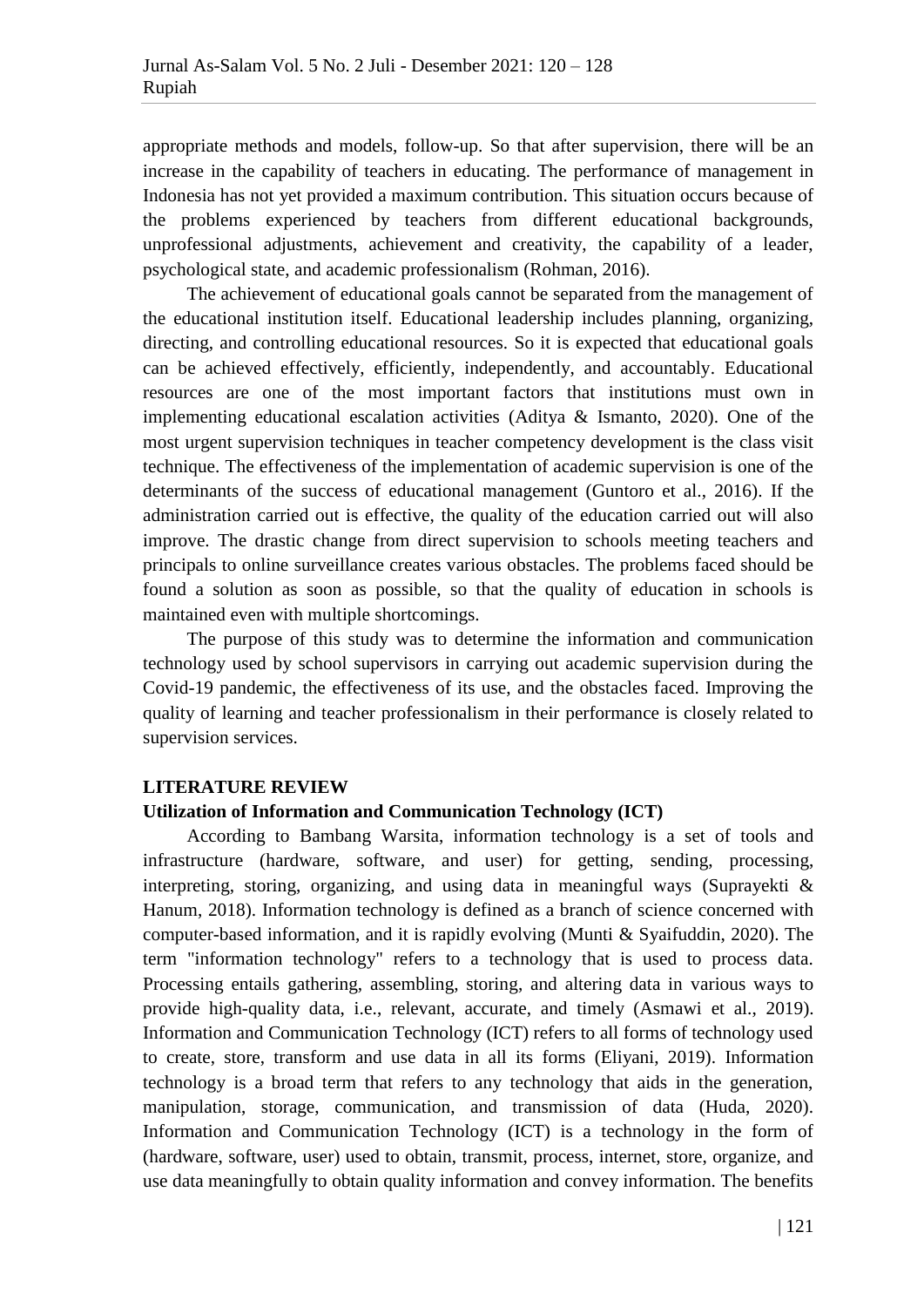of Information and Communication Technology (ICT) are as follows: First, ICT as a source, namely ICT can be used as a source of information and find information that will be needed. Second, ICT as a medium, as a tool that facilitates the delivery of information so that it can be accepted and understood easily. Third, ICT is a developer of learning skills and information technology-based skills with applications in the curriculum (S. Z. Dewi & Hilman, 2019; Sulistyowati, 2013).

## **Academic Supervision**

Supervision means observing, supervising, or guiding the activities carried out by others intending to make improvements (Berliani, 2017). Supervision is a coaching activity planned to assist teachers and other school staff in carrying out their work effectively (Marius, 2020). Supervision is a process specifically designed to help teachers and supervisors learn daily tasks at school, use their knowledge and abilities to provide better services to parents of students and schools and make schools a more effective learning community (Lalupanda, 2019).

The standard for school supervisors must conduct monitoring, supervision, and evaluation is the standard for a process. The learning process must be Supervised at the planning, implementation, and assessment stages of learning outcomes (Marsalin, 2019). Learning supervision is carried out by giving examples, discussions, training, and consultations, while evaluation is carried out to determine the overall quality of learning. The learning process is assessed by comparing the learning process carried out by teachers with process standards and identifying teacher performance in the learning process following competent teachers (Setiyaningsih et al., 2020).

Supervision is carried out by supervisors starting with preparing academic supervision programs, including annual programs and semester programs. The instrument for observing administrative documents in the learning process includes checking 13 important documents teachers use in the learning process. The thirteen papers are (1) standard competency/basic competence, (2) annual program, (3) semester program, (4) mapping, (5) syllabus, (6) Learning Program Implementation Plan, (7) completeness criteria minimum, (8) teacher journals, (9) grade books, (10) question grids, (11) value analysis, (12) improvement and enrichment programs and (13) resource books (Messi et al., 2018).

#### **Covid-19 Pandemic**

Coronaviruses are a large family of viruses that cause illnesses ranging from mild to severe symptoms. There are at least two types of coronavirus known to cause an infection that can cause severe symptoms (Juhaina, 2021). Coronavirus Diseases 2019 (Covid-19) is a new type of disease that has never been previously identified in humans. Common signs and symptoms of Covid-19 infection include symptoms of acute respiratory distress such as fever, cough, and shortness of breath. The average incubation period is 5-6 days, with the longest incubation period being 14 days. On January 30, 2020, WHO has declared it a public health emergency of concern to the world (Wirawati et al., 2020). The Covid-19 virus in Indonesia is currently impacting all people in various fields such as social, economic, tourism, and education. All indoor and outdoor activities in all sectors are temporarily postponed to reduce corona spread, especially in the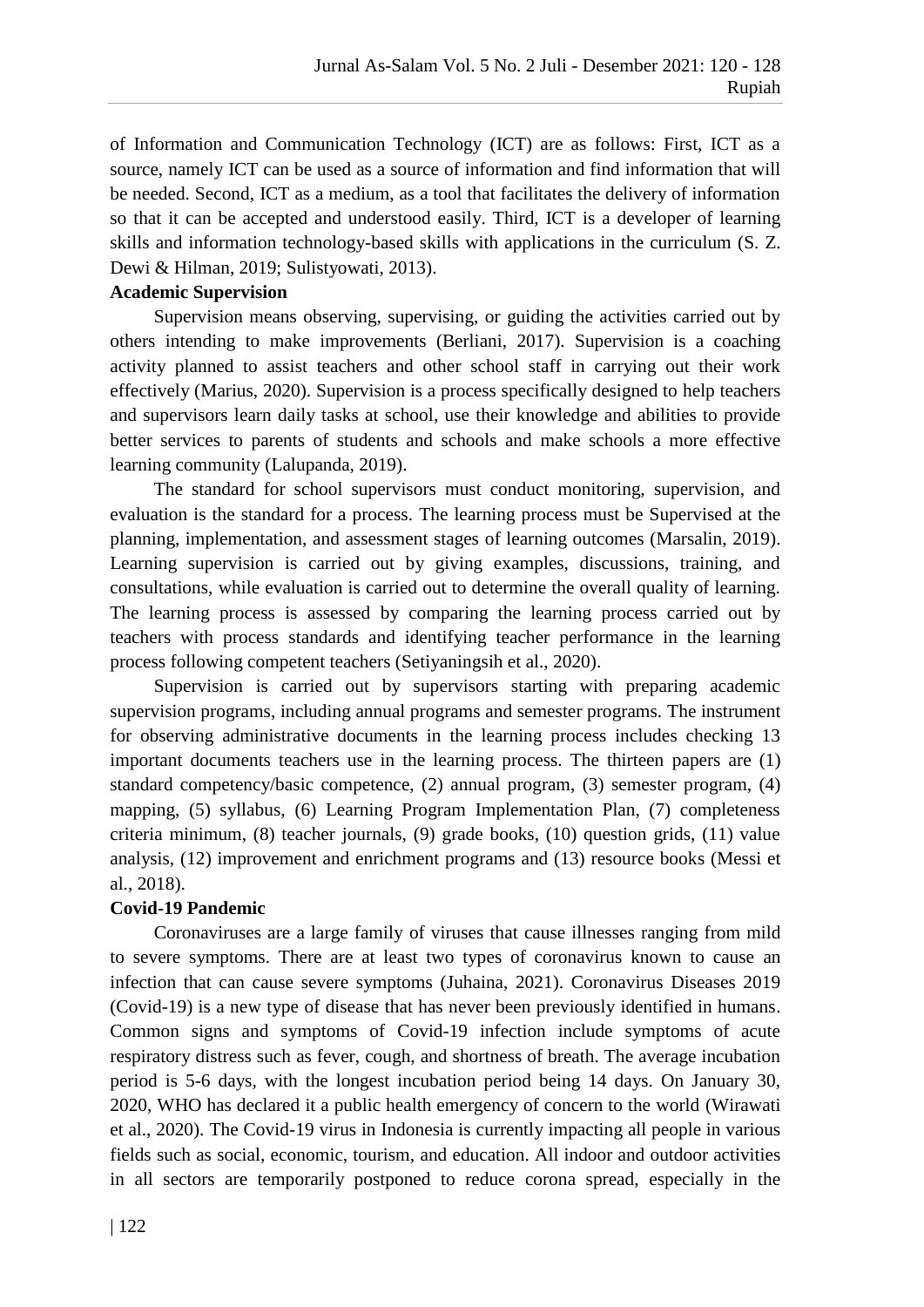education sector (E. U. Dewi, 2020). The learning process is carried out at home through online/distance learning to provide a meaningful learning experience for students. Studying at home can focus on life skills education, including the Covid-19 pandemic (Iriansyah, 2020).

## **RESEARCH METHODOLOGY**

The research method used is qualitative research, with data analysis using a descriptive approach. A qualitative research method is used to answer research problems related to data generally in the form of narratives sourced from interviews, observations, extracting documents (Sugiyono, 2016). Descriptive research is a research method that seeks to describe the object or subject being studied objectively. It aims to describe the facts systematically and the characteristics of the thing, and the frequency of the research accurately (Zellatifanny & Mudjiyanto, 2018). Data collection was carried out by distributing questionnaires in the Nusantara Supervisory WhatsApp group using Google Forms. The number of respondents was 38 school supervisors, with details of 28 school supervisors from the Bengkulu area and ten others from various regions in Indonesia. The time of data collection is in October 2021. The sources of research data are school supervisors who carry out academic supervision during the Covid-19 pandemic. Data was collected by distributing open-ended questionnaires, while the questions given can be seen in the table. 1.

| N <sub>0</sub> | <b>Question</b>                                                               |
|----------------|-------------------------------------------------------------------------------|
| $\mathbf{1}$   | What is the ideal academic supervision process, in your opinion?              |
| 2              | How do you conduct academic supervision during the Covid-19 pandemic?         |
| 3              | Have you used technology in conducting academic supervision during the Covid- |
|                | 19 pandemic?                                                                  |
| 4              | What technology did you use during the Covid-19 pandemic? (e.g., Zoom,        |
|                | Google form, Google meet, WhatsApp, Telegram, Facebook, Instagram, Twitter,   |
|                | $etc.$ )                                                                      |
| 5              | How do you use this technology?                                               |
| 6              | What benefits have you experienced in using technology during academic        |
|                | supervision during the Covid-19 pandemic?                                     |
| 7              | Is your academic supervision effective during the Covid-19 pandemic? Explain  |
|                | the reason                                                                    |
| 8              | What are the difficulties with academic supervision during the Covid-19       |
|                | pandemic?                                                                     |
| 9              | What are your suggestions for improving academic supervision<br>using         |
|                | technology?                                                                   |
| 10             | In your opinion, what is the most effective technology used for academic      |
|                | supervision during the Covid-19 pandemic?                                     |

Table 1. List of questionnaire questions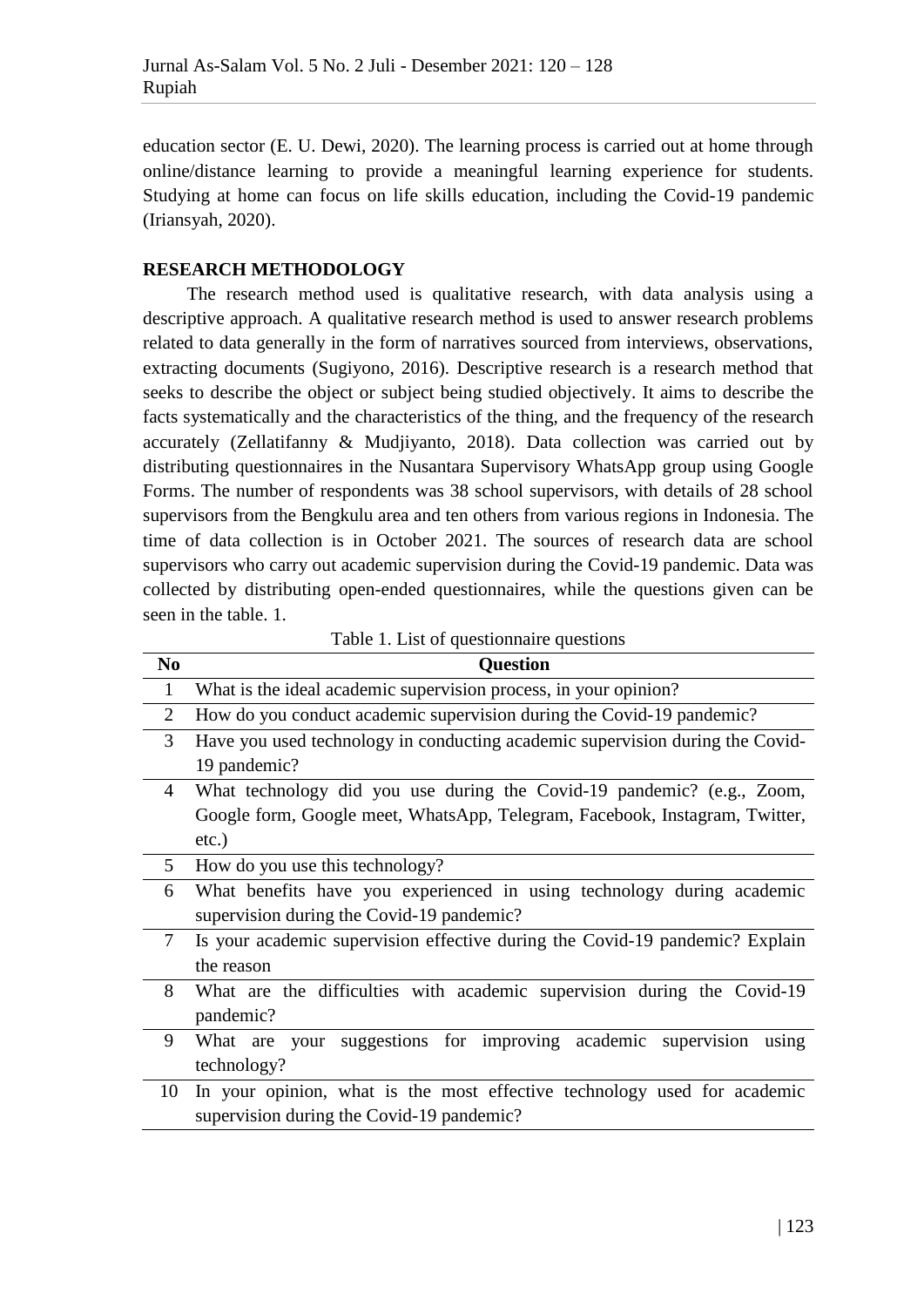## **FINDINGS AND DISCUSSION**

# **Utilization of Information and Communication Technology (ICT) in Academic Supervision During the Covid-19 Pandemic**

Questionnaire questions begin by asking the ideal academic supervision process; here, the school supervisor answers the exemplary educational supervision process in direct academic supervision in the field face-to-face with teachers, instruments, and coaching tools that have been well prepared and maximally. Good visionary leadership must find teaching problems faced by teachers and provide solutions to these problems. Good supervision is expected to bring positive changes to teacher performance (Damayanti, 2016). Management must be on schedule, planned, effective and efficient. Good supervision should be well scheduled and carried out effectively and efficiently (Nurmalina, 2018). School supervisors also carry out online supervision by utilizing zoom and google forms for supervision during the pandemic. The school supervisor said that during the Covid-19 pandemic, the use of ICT was very helpful.

Academic supervision during the Covid-19 pandemic is carried out by utilizing ICT, which is carried out online by using various applications such as Google form, Google classroom, Zoom, WhatsApp groups, Telegram, and Google meet. Supervision is also carried out by making direct telephone calls with teachers and sharing photos at school. School supervisors also combine online and offline academic supervision. Offline supervision is carried out by implementing strict health protocols to prevent the transmission of the Covid-19 virus. Today's academic supervision must be conducted online by utilizing technology (Berliani et al., 2021; Marianis, 2021; Pohan, 2020). When carrying out supervision by video call, school supervisors and teachers will discuss the problems being faced and together find solutions to the issues being faced. For evaluation, supervisors also use the Quizizz application and Google Form so that assessments can also be carried out online. The monitoring process also utilizes social media such as Facebook and Instagram.

The use of ICT by school supervisors is carried out with the help of cellphones and laptops. Mobile phones and laptops are used to facilitate communication by supervisors and teachers and to be able to access applications that are used during the educational supervision process. The application used is utilized as much as possible so that the supervision process carried out online can approach the supervision carried out offline or directly face to face. The application is also used to send instruments to teachers; school supervisors will later assess these instruments.

#### **Effective Use of Information and Communication Technology (ICT)**

Utilization of ICT when academic supervision is currently an option (Pujiati, 2019). Effective use of ICT, most school supervisors say that its use is still not effective, but its use is very useful during times like the current pandemic. This lack of effectiveness is caused by the limited objects of educational supervision that can be carried out, signal interference, and the supervision carried out becomes less detailed. Without direct interaction with teachers, it is also the cause of the ineffectiveness of online academic supervision. The condition of the supervision area that does not all have good signals is one of the main factors, considering that the signal is a key factor so that academic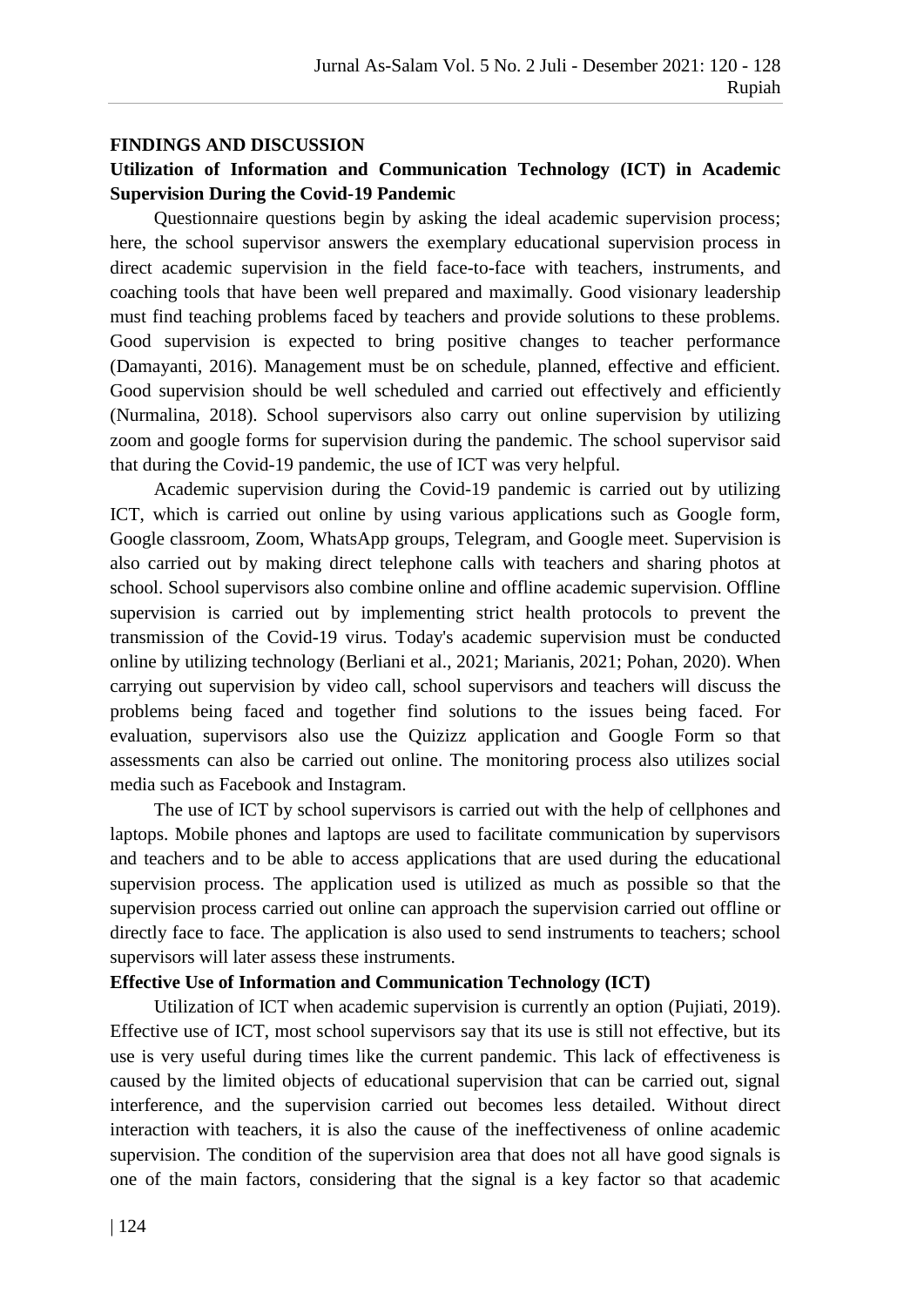supervision can be carried out online. The implementation of less detailed supervision causes the data collected to be incomplete; this will cause the performance of academic supervision to be less effective.

School supervisors answered that ICT was effective only during a pandemic, considering that face-to-face supervision was not allowed. The availability of online supervision facilities must support this effectiveness so that school supervisors can conduct discussions with teachers directly using video call technology. Academic supervision conducted online provides various benefits: efficient, cost-effective, energysaving, faster, and maintaining health considering the pandemic is happening. Another benefit that school supervisors feel is progress in ICT use, with supervision carried out online, indirectly forcing supervisors to master various types of ICT. It makes school supervisors more proficient in the use of technology. The effective technology used during the Covid-19 pandemic is the Zoom application, WhatsApp, Google Classroom, and Google Meet.

#### **Constraints to Utilization of Information and Communication Technology (ICT)**

Every use of technology must have obstacles; the obstacles faced should be material for future improvements. The implementation of academic supervision by utilizing ICT faces various obstacles; the constraints include poor signal, lack of mastery of technology, frequent power outages in remote areas, lack of internet quota, and increasing credit costs. In addition, a lack of money for the education sector impedes the successful adoption of ICT in public schools (Salam et al., 2017). As stated by Sugiyono, one of the obstacles faced by school supervisors is in the form of poor signals (Sugiyono, 2021). The obstacles faced are not so pronounced in urban areas because usually, the infrastructure is well-available in urban areas, so supervision can still be carried out smoothly.

As input to the obstacles faced, school supervisors hope that the government pays attention to supporting facilities for online supervision. Providing internet signal access throughout remote areas is a key factor so that supervision can still be carried out. The implementation of training is needed to prepare school supervisors to use ICT, one solution in the form of implementing ICT utilization training that can be done online to train school supervisors to master the latest technology. The use of ICT in teaching and learning has been a huge success. Computer studies are governed by a dynamic process involving several interrelated factors rather than by the presence or absence of a single element (Agbo, 2015). The distribution of credit and internet quota is also needed not to burden teachers and supervisors with additional costs. The standard monitoring instrument is also forgotten, specifically for use online.

#### **CONCLUSIONS**

Academic supervision during the Covid-19 pandemic is carried out online; Information and Communication Technology (ICT) is a non-negotiable necessity to prevent the spread of the Covid-19. The technology used in academic supervision is in video call applications such as the Zoom meeting application, Google meets application. For face-to-face discussions, school supervisors use the WhatsApp, Telegram, and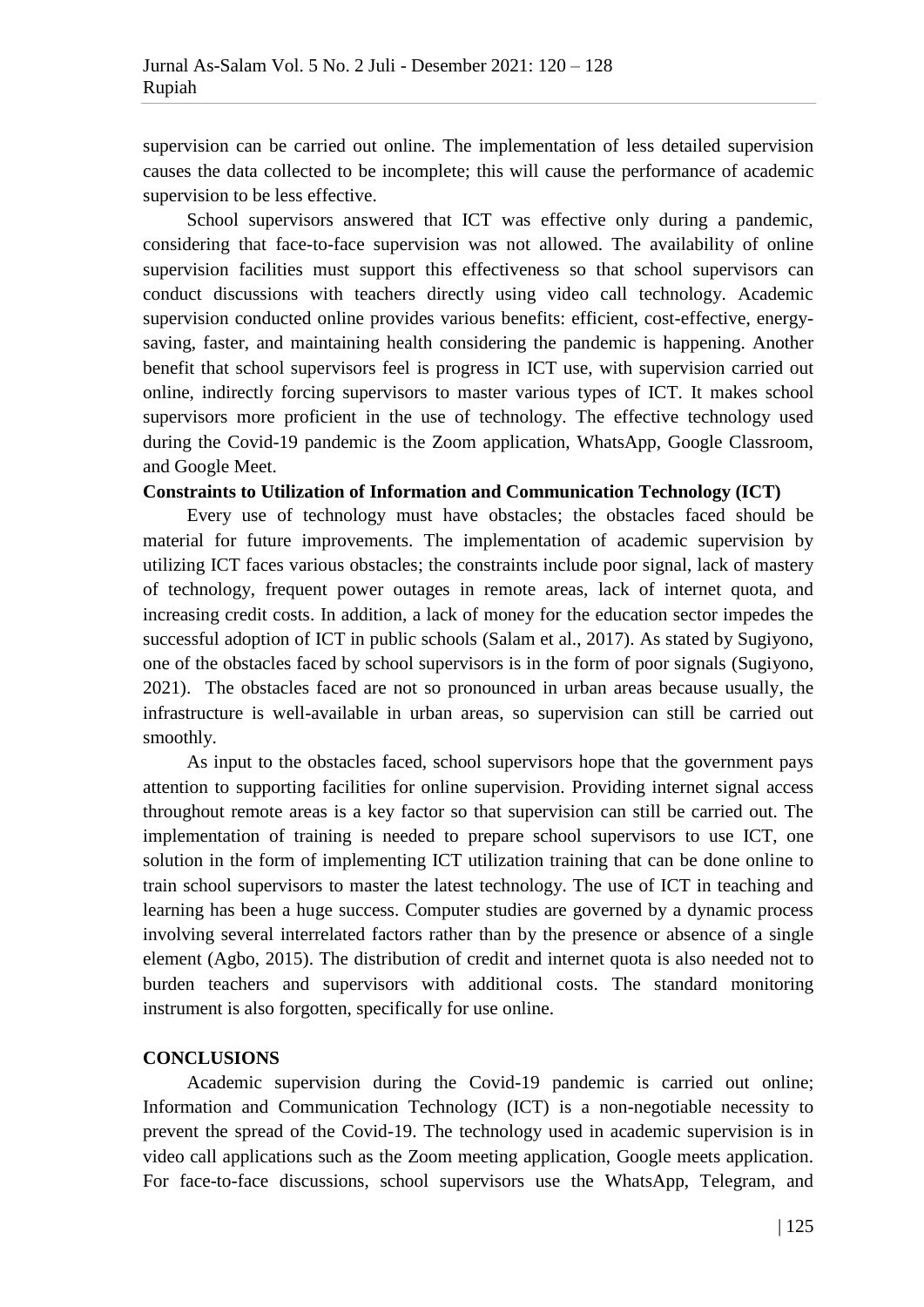Google Classroom applications. Evaluation is done by using Google Forms and Quizizz. School supervisors also take advantage of social media such as Facebook and Instagram. The academic supervision carried out was less effective; this was due to the many obstacles faced. The barriers faced were of various kinds, such as the lack of available infrastructure in the form of signals, lack of training in the use of technology, and the increase in the cost of buying credit. But for special conditions like today, the use of ICT in supervision is very helpful. It is necessary to improve the infrastructure to support the implementation of online academic leadership. The assessment instruments that have been used so far need to be updated to suit the latest conditions in the field. One of the good things about the requirements during the pandemic is the increased ability of supervisors to utilize ICT.

# **REFERENCES**

Aditya, P. T., & Ismanto, B. (2020). Model Peningkatan Mutu Pendidikan Melalui Supervisi Akademik Berbasis Web. *Refleksi Edukatika: Jurnal Ilmiah Kependidikan*, *11*(1), 70–78.

https://doi.org/10.24176/re.v11i1.4805

Agbo, I. S. (2015). Factors Influencing the Use of Information and Communication Technology (ICT) in Teaching and Learning Computer Studies in Ohaukwu Local Government Area of Ebonyi State-Nigeria. *Journal of Education and Practice*, *6*(7), 1–17.

www.iiste.org

- Asmawi, Syafei, & Yamin, M. (2019). Pendidikan Berbasis Teknologi Informasi Dan Komunikasi. *Prosiding Seminar Nasional Pendidikan*, *3*, 50–55. https://jurnal.univpgri-palembang.ac.id/index.php/Prosidingpps/article/view/2930
- Berliani, T. (2017). Implementasi Supervisi Oleh Kepala Sekolah Dalam Meningkatkan Profesionalisme Guru. *Jurnal Manajemen Dan Supervisi Pendidikan*, *1*(3), 218– 226.

https://doi.org/10.17977/um025v1i32017p218

- Berliani, T., Wahyuni, R., Lenny, R., & Sisillia. (2021). Implementasi Supervisi Akademik Dalam Rangka Peningkatan Profesionalisme Guru Masa Pandemi Covid 19 Di Sdn 5 Langkai Kota Palangka Raya. *Equity In Education Journal*, *3*(1), 1–10. https://doi.org/10.37304/eej.v3i1.2447
- Damayanti, W. (2016). Peningkatan Mutu Kinerja Guru Melalui Supervisi Akademik di SMK Negeri 1 Salatiga Menghadapi PKG 2016. *Jurnal Pendidikan Ilmu Sosial*, *26*(1), 80–86.

http://journals.ums.ac.id/index.php/jpis/article/view/2132/1570

- Dewi, E. U. (2020). Faktor-Faktor Yang Mempengaruhi Perilaku Masyarakat Dalam Pencegahan Penularan Covid-19. *Jurnal Keperawatan*, *9*(2), 21–25. https://doi.org/10.47560/kep.v9i2.259
- Dewi, S. Z., & Hilman, I. (2019). Penggunaan TIK sebagai Sumber dan Media Pembelajaran Inovatif di Sekolah Dasar. *Indonesian Journal of Primary Education*, *2*(2), 48–53.

https://doi.org/10.17509/ijpe.v2i2.15100

Eliyani, L. (2019). Peningkatan Kompetensi Guru Menerapkan Teknologi Informasi Dan Komunikasi (TIK) Dalam Proses Pembelajaran Melalui Supervisi Akademik Di TK Negeri Pembina I Kota Jambi. *Jurnal Literasiologi*, *2*(1), 1–18.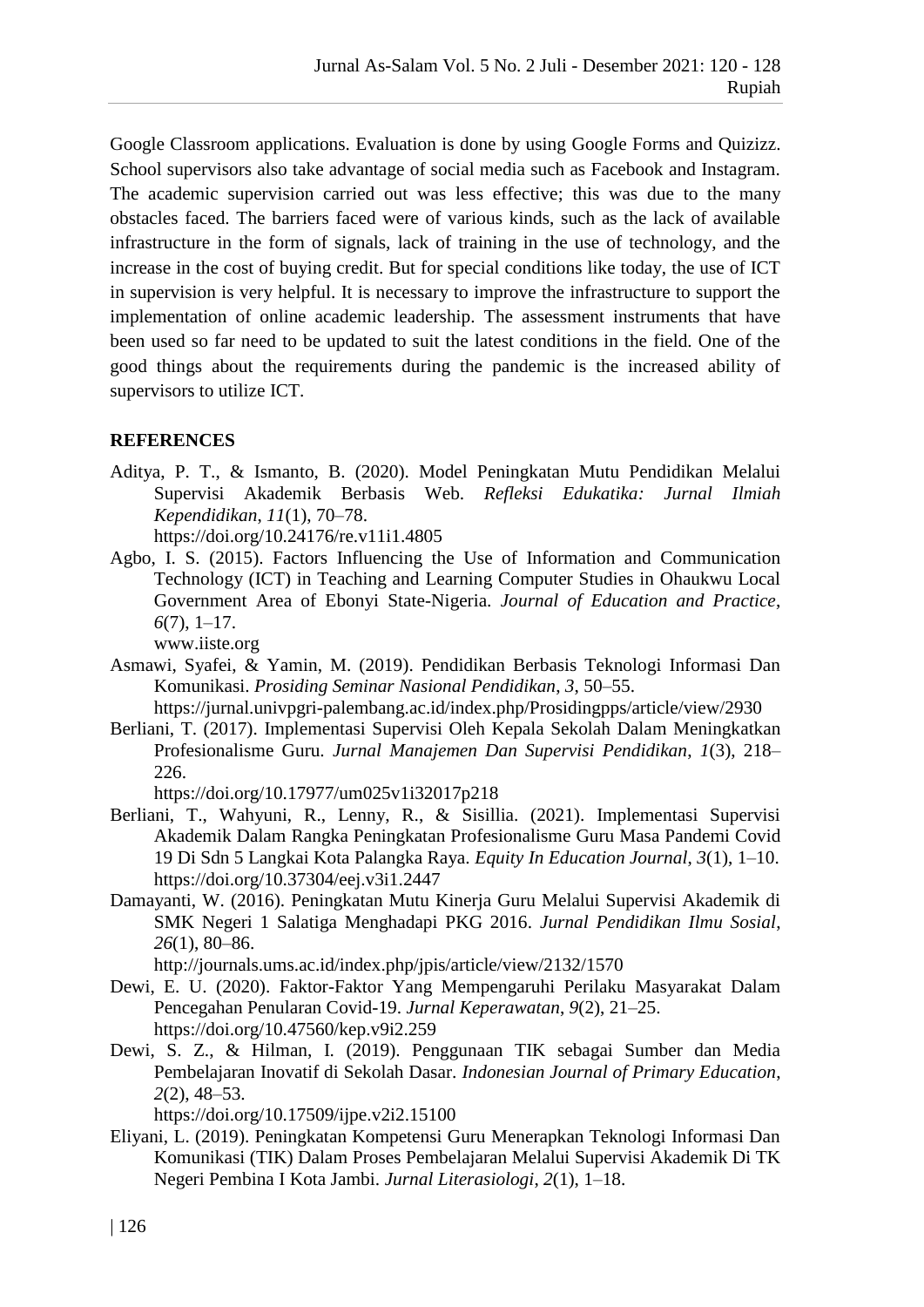https://doi.org/10.47783/literasiologi.v2i1.18

Guntoro, D., F, T. S., & RC., A. R. (2016). Pengembangan Model Supervisi Akademik Berbasis Web. *Educational Management: Major Themes in Education*, *5*(2), 122– 128.

http://www.scopus.com/inward/record.url?eid=2-s2.0- 84920594325&partnerID=tZOtx3y1

Huda, I. A. (2020). Perkembangan Teknologi Informasi Dan Komunikasi (Tik) Terhadap Kualitas Pembelajaran Di Sekolah Dasar. *Jurnal Pendidikan Dan Konseling (JPDK)*, *2*(1), 121–125.

https://doi.org/10.31004/jpdk.v1i2.622

Iriansyah, H. S. (2020). Membangun Kreativitas Guru dengan Inovasi Pembelajaran di Masa Pandemi Covid-19. *Prosiding Seminar Nasional Pendidikan STKIP Kusuma Negara II*, *1*, 1–6.

http://jurnal.stkipkusumanegara.ac.id/index.php/semnara2020/article/view/840

Juhaina, E. (2021). Penyelidikan Epidemiologi Kasus Covid-19 Pada Klaster Perkantoran Di Kabupaten Musi Banyuasin. *Electronic Journal Scientific of Environmental Health And Disease*, *2*(1), 10–17.

https://online-journal.unja.ac.id/e-sehad/article/view/13734

Kadarwati, A. (2016). Peningkatan Kualitas Pembelajaran Melalui Supervisi Akademikdengan Teknik Kunjungan Kelas. *Gulawentah:Jurnal Studi Sosial*, *1*(2), 103–112.

https://doi.org/10.25273/gulawentah.v1i2.1034

- Lalupanda, E. M. (2019). Implementasi supervisi akademik untuk meningkatkan mutu guru. *Jurnal Akuntabilitas Manajemen Pendidikan*, *7*(1), 62–72. https://doi.org/10.21831/amp.v7i1.22276
- Marianis, M. (2021). Implementasi Supervisi Akademik Masa Pandemi Covid-19 Dalam Meningkatkan Sdm Smpn 1 Sungai Pua. *Radiant*, *2*(1), 27–40. https://doi.org/10.52187/rdt.v2i1.33
- Marius, M. (2020). Implementasi Supervisi Klinis Kepala Sekolah Dalam Meningkatkan Profesional Guru Di Sd Negeri 4 Penyak Lalang. *JURNAL PENDIDIKAN DASAR PERKHASA: Jurnal Penelitian Pendidikan Dasar*, *6*(1), 95–106. https://doi.org/10.31932/jpdp.v6i1.669
- Marsalin, M. (2019). Pelaksanaan Supervisi Akademik Pengawas Sekolah Sebagai Upaya Peningkatan Profesionalisme Gurudi Sdn Antara. *Jurnal Sains Riset*, *8*(2), 63–70. https://doi.org/10.47647/jsr.v8i2.43
- Matius, Radiana, U., & Syukri, M. (2014). Hubungan Supervisi Akademik dan Motivasi Berprestasi Kepala Sekolah Terhadap Peningkatan Kinerja Guru Mengajar. *Jurnal Pendidikan Dan Pengajaran Khatulistiwa*, *3*(10), 1–11. https://jurnal.untan.ac.id/index.php/jpdpb/article/view/7379
- Messi, M., Anggita Sari, W., Anggita Sari, W., Murniyati, M., & Murniyati, M. (2018). Pelaksanaan Supervisi Akademik Pengawas Sekolah Sebagai Upaya Peningkatan Profesionalisme Guru. *JMKSP (Jurnal Manajemen, Kepemimpinan, Dan Supervisi Pendidikan)*, *3*(1), 1–16.

https://doi.org/10.31851/jmksp.v3i1.1583

Munti, N. Y. S., & Syaifuddin, D. A. (2020). Analisa Dampak Perkembangan Teknologi Informasi Dan Komunikasi Dalam Bidang Pendidikan. *Jurnal Pendidikan Tambusai*, *4*(2), 1799–1805.

https://jptam.org/index.php/jptam/article/view/655

Nurmalina, N. (2018). Kompetensi Kepala Sekolah Sebagai Supervisor Dalam